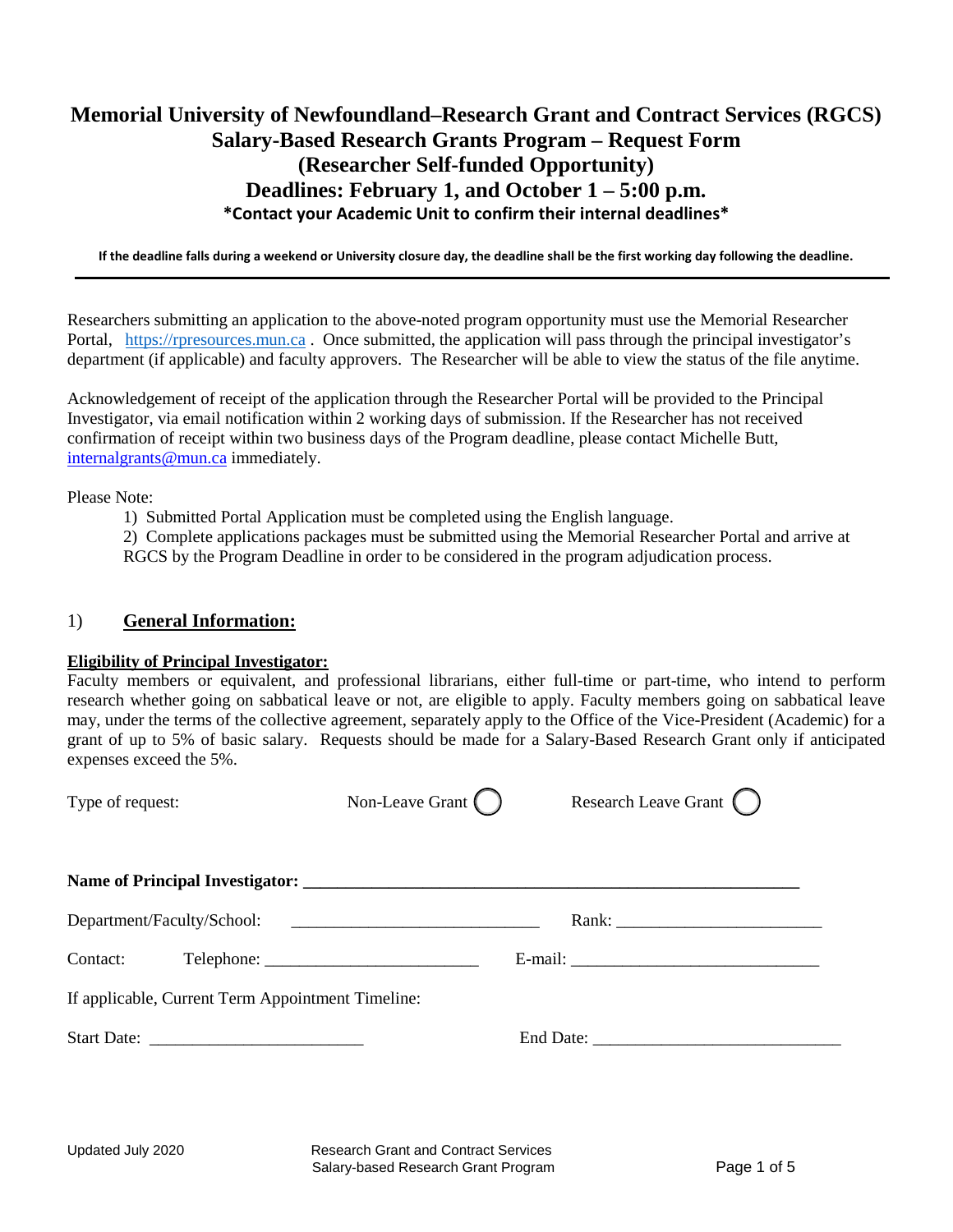## **2) Project Information:**

Title of Research Project:

Location/dates of research (please be as specific as possible):

\*Total amount requested for Researcher's salary reallocation: \$\_\_\_\_\_\_\_\_\_\_\_\_\_\_\_\_\_\_\_\_

Note: 1) For those Researchers who receive the 5% grant as part of their sabbatical, the amount requested is that portion over and above their 5% sabbatical grant, (5% grant to be included in budget details -see Budget Summary- Section 4A).

2) In the case of a faculty member not on research leave, research grant awards will not exceed 40% of annual salary.

3) In the case of a faculty member on research leave, research grant awards will not exceed 40% of the leave salary of the researcher.

Calendar year(s) research to be carried out:  $\qquad \qquad \qquad$ 

Date on which to start deductions from salary:

Number of Bi-weekly payroll deductions: \_\_\_\_\_\_\_\_\_\_\_\_\_\_\_\_\_\_\_\_\_\_\_\_\_\_\_\_\_\_\_\_\_\_\_\_\_\_

(Amount deducted must not exceed bi-weekly salary less benefits)

#### **3) Description of Proposed Research:**

Using up to 4 additional pages, the following aspects should be addressed in sufficient detail to allow for adjudication of the Request:

- a) scope, objective(s),
- b) research plans/methods,
- c) work already completed, in progress, and to be undertaken;
- d) if applicable, include details on the relationship of this request to funding that you have previously received for the same project.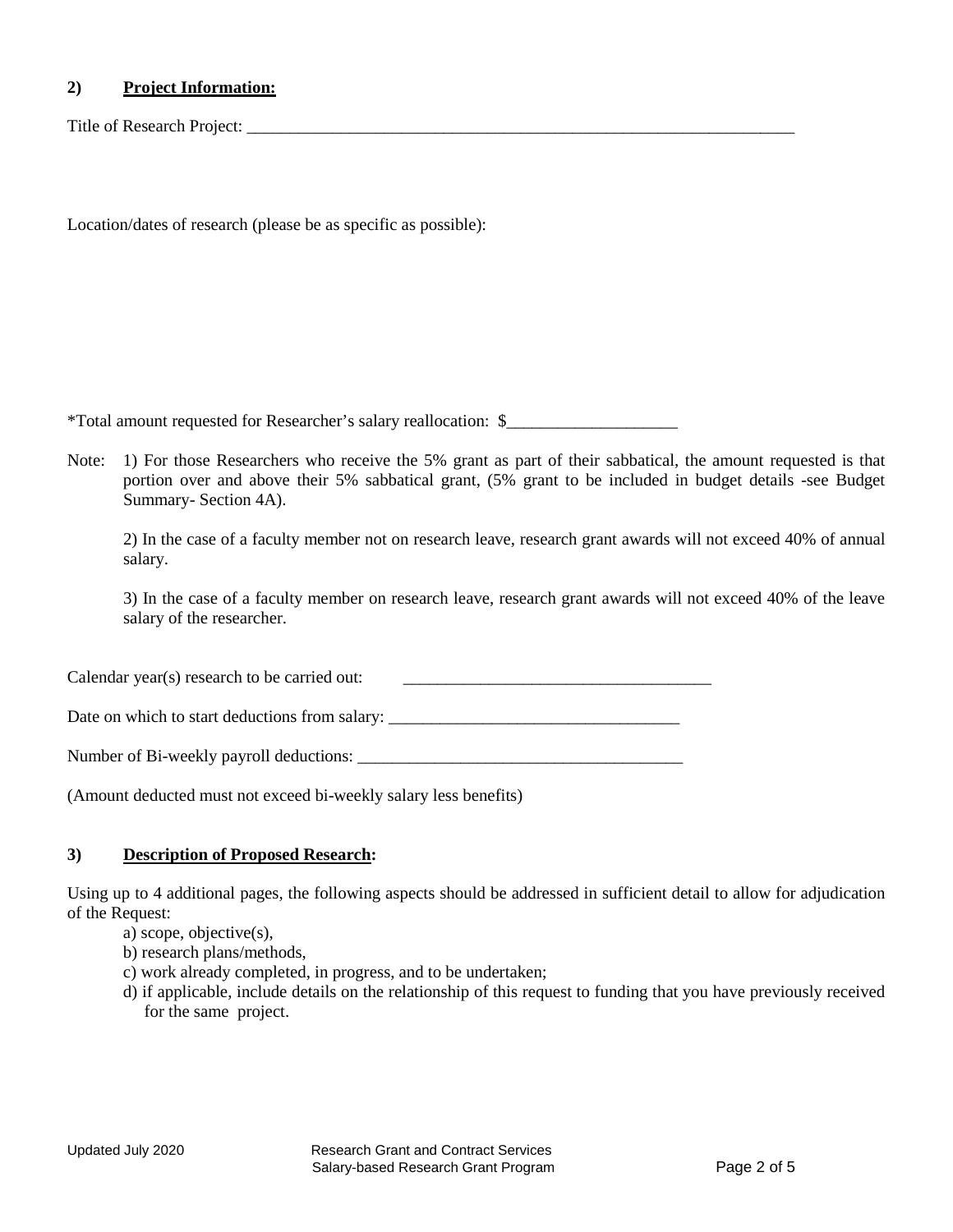# **4) Budget and Budget Justification:**

The purpose and objectives of the proposed expenditures must be warranted in the context of the research project. Please review the program guidelines and [Canada Revenue Agency Income Tax Folio S1-F2-C3](https://www.canada.ca/en/revenue-agency/services/tax/technical-information/income-tax/income-tax-folios-index/series-1-individuals/folio-2-students/income-tax-folio-s1-f2-c3-scholarships-research-grants-other-education-assistance.html) for information regarding allowable expenses and restrictions on the total amount of funds which can be requested. Please note that Researchers who will be receiving the **5% sabbatical grant** are required to **justify the total amount** required to carry out their research (including the 5% sabbatical grant) in their Budget Summary.

# **A) Budget Summary (all funding request amounts should be in Canadian Funds):**

| $\bullet$                                                                         | Personnel                     |      |                 |
|-----------------------------------------------------------------------------------|-------------------------------|------|-----------------|
| $\bullet$                                                                         | <b>Travel and Subsistence</b> |      |                 |
| $\bullet$                                                                         | Equipment                     |      |                 |
| $\bullet$                                                                         | Supplies                      |      |                 |
| $\bullet$                                                                         | Other Expenses                |      |                 |
| <b>Total Project Costs</b>                                                        |                               |      |                 |
|                                                                                   | Less VPA 5% sabbatical grant  |      | (if applicable) |
| Total amount requested for Researcher's<br>salary reallocation (*See Section 2) : |                               | 0.00 |                 |

#### **B) Budget Justification:**

Using up to 4 additional pages, provide justification of all expenses requested, in terms of the research requirements of the project.

If purchasing books, please provide justification (including titles).

| <b>Personnel:</b>                                | Name, Position and Qualifications; Hourly Rate; Number of Hours; Fringe Benefits                                     |  |
|--------------------------------------------------|----------------------------------------------------------------------------------------------------------------------|--|
| <b>Travel and Subsistence:</b>                   | Location: Duration: Mode of Travel: Fare: Subsistence<br>(Expenses for sojourning and for dependents are ineligible) |  |
| Equipment<br>(Please list specific items)        | Description; Unit Cost; Quantity                                                                                     |  |
| <b>Supplies:</b><br>(Please list specific items) | Description; Unit Cost; Quantity                                                                                     |  |
| <b>Other Expenses</b><br>(Please be specific)    | Description; Unit Cost; Quantity                                                                                     |  |

# **5) Curriculum Vitae:**

Attach an up-to-date short curriculum vitae (maximum of six pages) for the Researcher. The CV should include work experience, academic background, funded research received in the last 6 years, research contributions (please indicate peer-reviewed publications) received in the last 6 years, HQP graduated and current in the last 6 years, and any other pertinent information.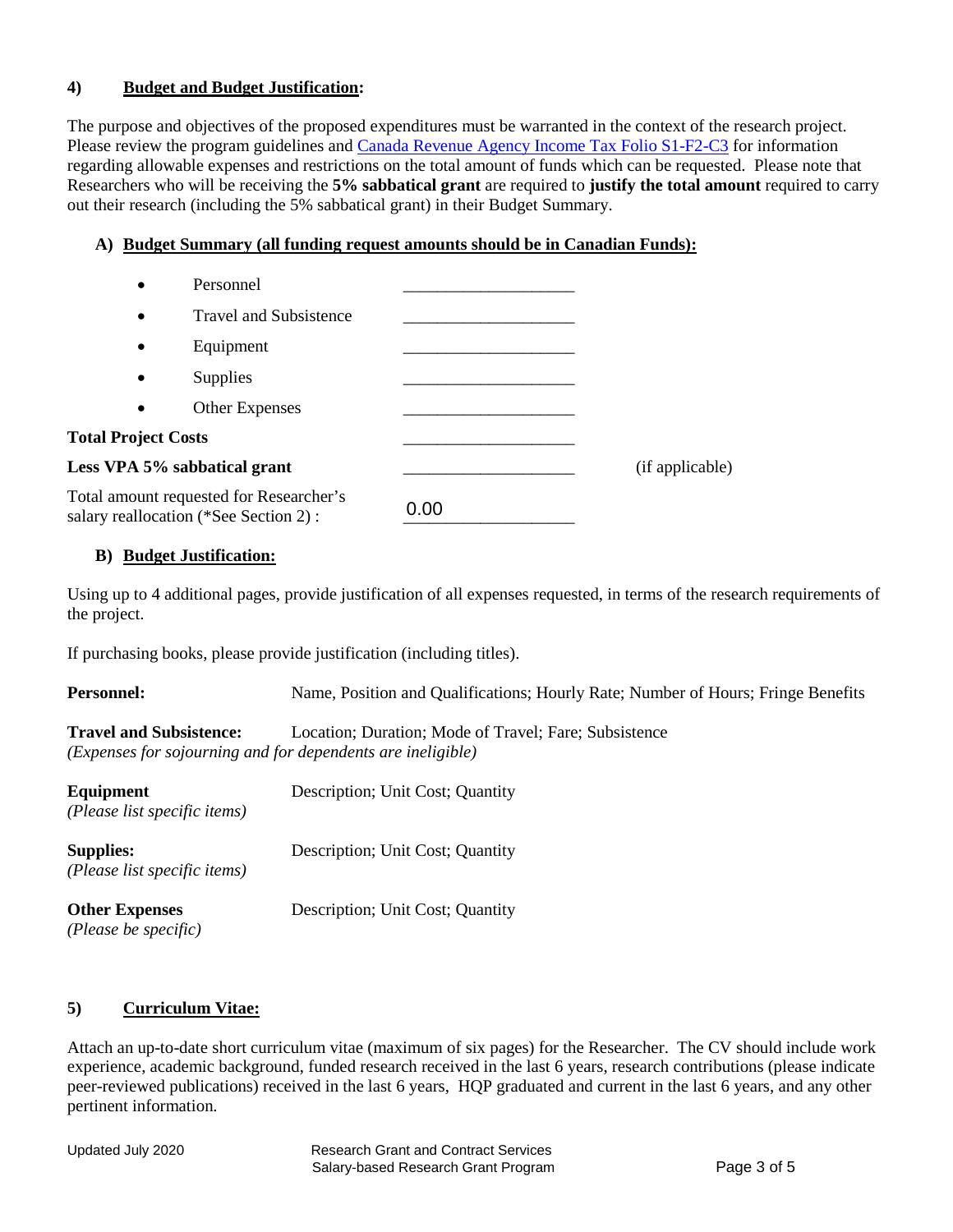#### **6) Notification of Application results:**

In the event that a grant is made, I understand that Research Grant and Contract Services will notify me, my academic unit, and Human Resources to initiate reallocation of salary for the award.

#### **In the submission of your application to the Salary-based Research Grant Program, the Principal Applicant herein confirms the following:**

- that they do not anticipate being reimbursed from any other source for expenses outlines in the application.  $Yes$   $No$
- that, if they are reimbursed from another source, the expenses cannot also be claimed against this research grant.  $\bigcap$  Yes  $\bigcap$  No
- that, as agreed with their Head/Dean/Vice-President, they will allocate time from their normal responsibilities to complete the research project described in the application. Yes No

*Access to Information and Protection of Privacy*

The information on this form is collected under the authority of the Memorial University Act (RSNL 1990 Chapter M-7), is needed for, and will be used to assess your request to the Salary-Based Research Grants Program. If you have any questions about the collection and use of this information, contact Research Grant and Contract Services, at rgcs@mun.ca.